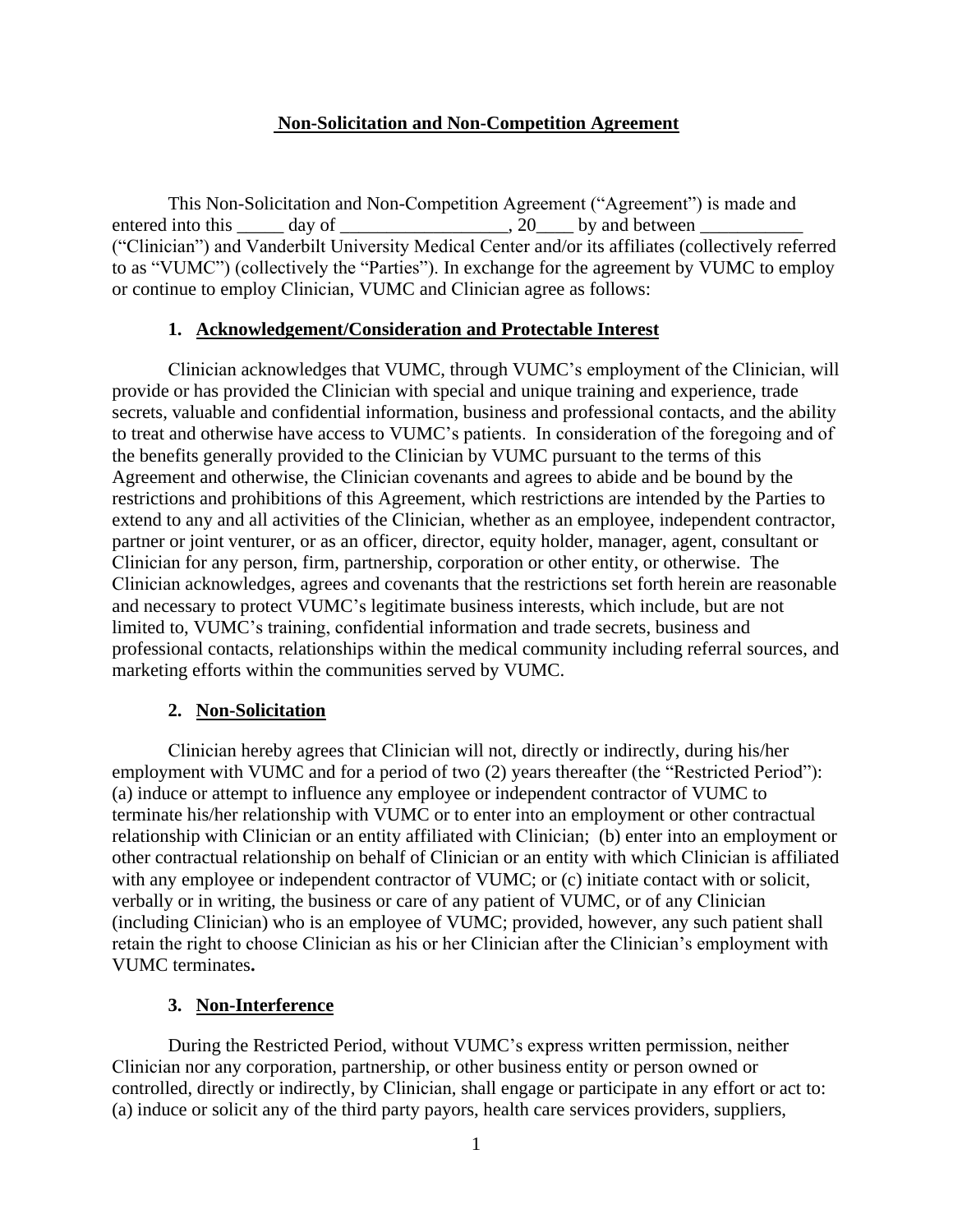associates, or independent contractors of VUMC to cease to do business or diminish the amount of business done with VUMC; or (b) influence any hospital or health care facility or Clinician, medical professional, or other individual with a referring relationship to VUMC to terminate, diminish or alter in a negative fashion any such relationship with VUMC. Clinician further agrees that he/she will not assist any other person, corporation, partnership, or other business entity in such activity.

# **4. Non-Competition**

(a) Clinical Practice. During the Restricted Period, Clinician shall not, without VUMC's express written permission, directly or indirectly, within the Restricted Territory, for his/her own account or the account of any other person or entity, whether as an employee, independent contractor, shareholder, member, partner, agent, director, manager, or through any corporation, partnership, joint venture, limited liability company or other entity, engage in professional clinical practice in any office or facility other than on behalf of VUMC, or engage in any other business or activity, whether or not for pecuniary gain, that provides medical, diagnostic or therapeutic services, or that otherwise competes with VUMC. The term "Restricted Territory" means the area in which the majority of the patients whom Clinician treated during the last year of his/her employment with VUMC are located, whether that area is: (a) the area comprised of the county in which Clinician's primary practice site is located during the last year of his/her employment with VUMC); or (b) the area comprised of a ten (10) mile radius surrounding Clinician's primary practice site during the last year of his/her employment with VUMC. Clinician may contact his/her Department Chair and the Chief Medical Officer of the Vanderbilt Medical Group ("VMG") at any time regarding what would be the anticipated Restricted Territory should Clinician's employment with VUMC terminate. Without waiving the foregoing, this Section shall not prohibit Clinician from being a passive owner of less than five percent (5%) of the outstanding stock of any class of a corporation which is publicly traded.

(b) Business Administration. Clinician acknowledges by his/her initials below this paragraph, that Clinician also has business development and administrative responsibilities for VUMC, which has resulted or will result in Clinician obtaining additional confidential information regarding the business, administration, and marketing of VUMC, and placing Clinician in a position to develop goodwill on behalf of VUMC with referral sources and others within the area medical community. As a result, in addition to the limitations on Clinician's practice of medicine set forth above, Clinician also agrees that during the Restricted Period, Clinician shall not, within the Business Restricted Territory, for his/her own account or the account of any other person or entity, whether as an employee, independent contractor, shareholder, member, partner, agent, director, manager, or through any corporation, partnership, joint venture, limited liability company or other entity, engage in any other business or activity, whether or not for pecuniary gain, that provides medical, diagnostic or therapeutic services, or that otherwise competes with VUMC. The term "Business Restricted Territory" means the area that is within a 25 mile radius of (a) any facility owned by VUMC during the last twelve months of Clinician's employment with VUMC; or (b) any facility which Clinician knows is being built, purchased (or being considered for such) by VUMC.

**Clinician INITIALS:\_\_\_\_\_\_\_\_\_\_\_\_**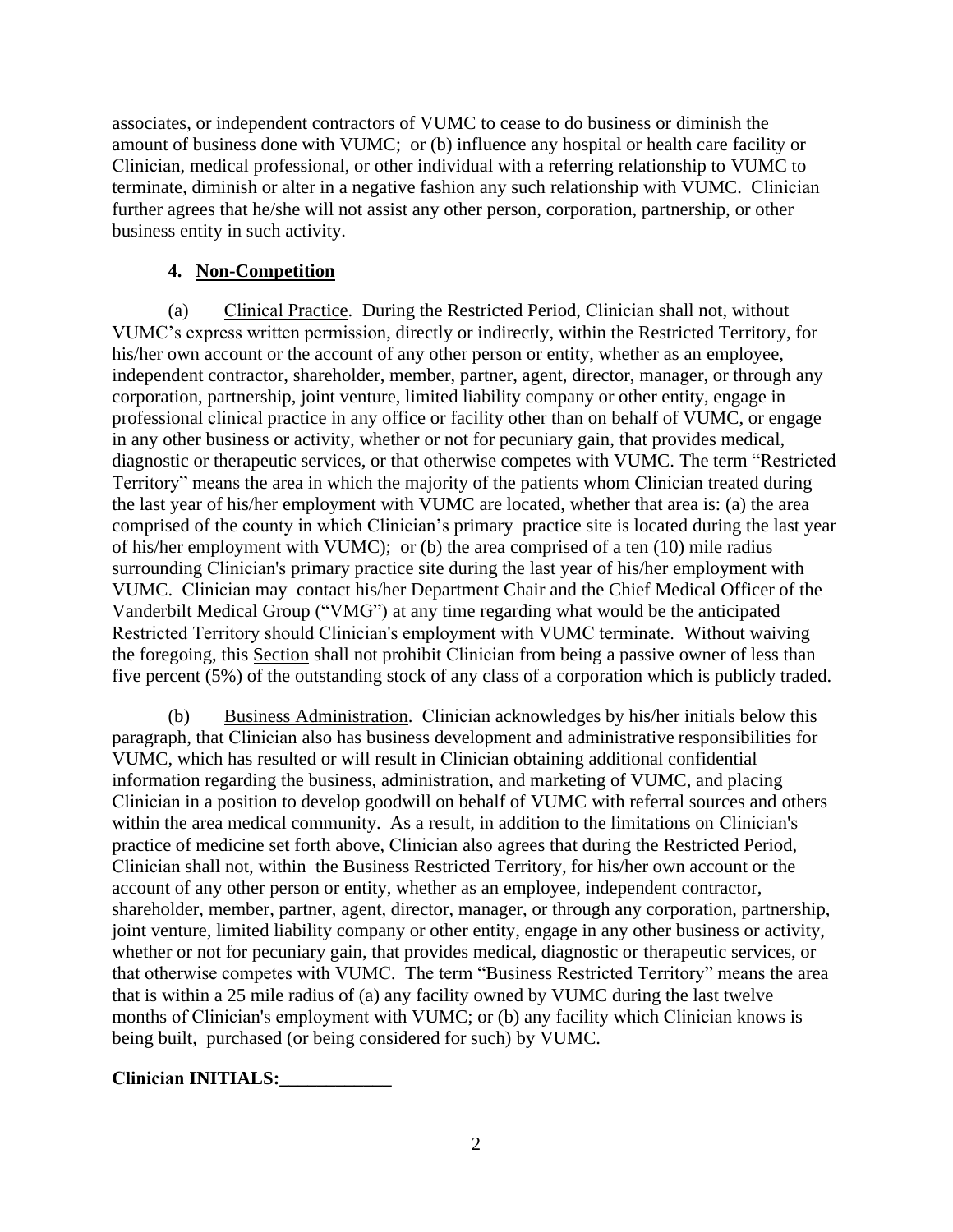### **5. Injunctive Relief/Attorney's Fees**

Clinician further acknowledges that VUMC would suffer irreparable harm if Clinician breaches this Agreement and thus agrees that in the event of such a breach, VUMC will be entitled to a temporary restraining order, temporary or permanent injunctions, specific performance, or other equitable relief, without any showing of irreparable harm or damage or the posting of any bond or other security, in addition to any other rights or remedies which may be available to VUMC. In addition, Clinician agrees that Clinician will be liable for all reasonable attorneys' fees and costs incurred by VUMC in a successful action to enforce this Agreement, including any fees incurred prior to the filing of a lawsuit.

## **6. Reformation of Agreement Permitted**

Clinician acknowledges and agrees that the foregoing non-solicitation and noncompetition covenants and other restrictions are reasonable in scope and duration and have been negotiated at arm's length with the advice of legal counsel. Notwithstanding the foregoing, if the period of time or the scope of any restrictions contained in this Agreement should be adjudged unlawful in any court proceeding, then the period of time shall be reduced by such number of months or the scope shall be reduced by the elimination of such portion thereof as is deemed unreasonable so that the foregoing provisions may be enforced during such period of time and such scope as is adjudged to be lawful.

#### **7. Governing Law**

Clinician acknowledges that the rights of Clinician and VUMC under this Agreement will be governed by Tennessee law.

## **8. Choice of Forum**

VUMC and Clinician shall submit to the jurisdiction of, and waive any venue objections against, the United States District Court for the Middle District of Tennessee or the Chancery Court for Davidson County, Tennessee in any litigation arising out of this Agreement. Clinician hereby expressly waives his/her right to a jury trial in any court proceeding arising out of or relating to this Agreement.

## **9. Disclosure of Agreement and Breach**

Should Clinician's employment with VUMC terminate, and should Clinician thereafter seek new employment, Clinician agrees to disclose the existence of this Agreement to any prospective employer engaged in the same business as VUMC. Clinician further agrees that if Clinician obtains new employment, VUMC may notify Clinician's new employer(s) of Clinician's obligations under this Agreement. Clinician further agrees to notify VUMC if he/she engages in any conduct that would constitute a potential breach of the terms of this Agreement.

## **10. Survival**

This Agreement shall survive the termination of Clinician's employment.